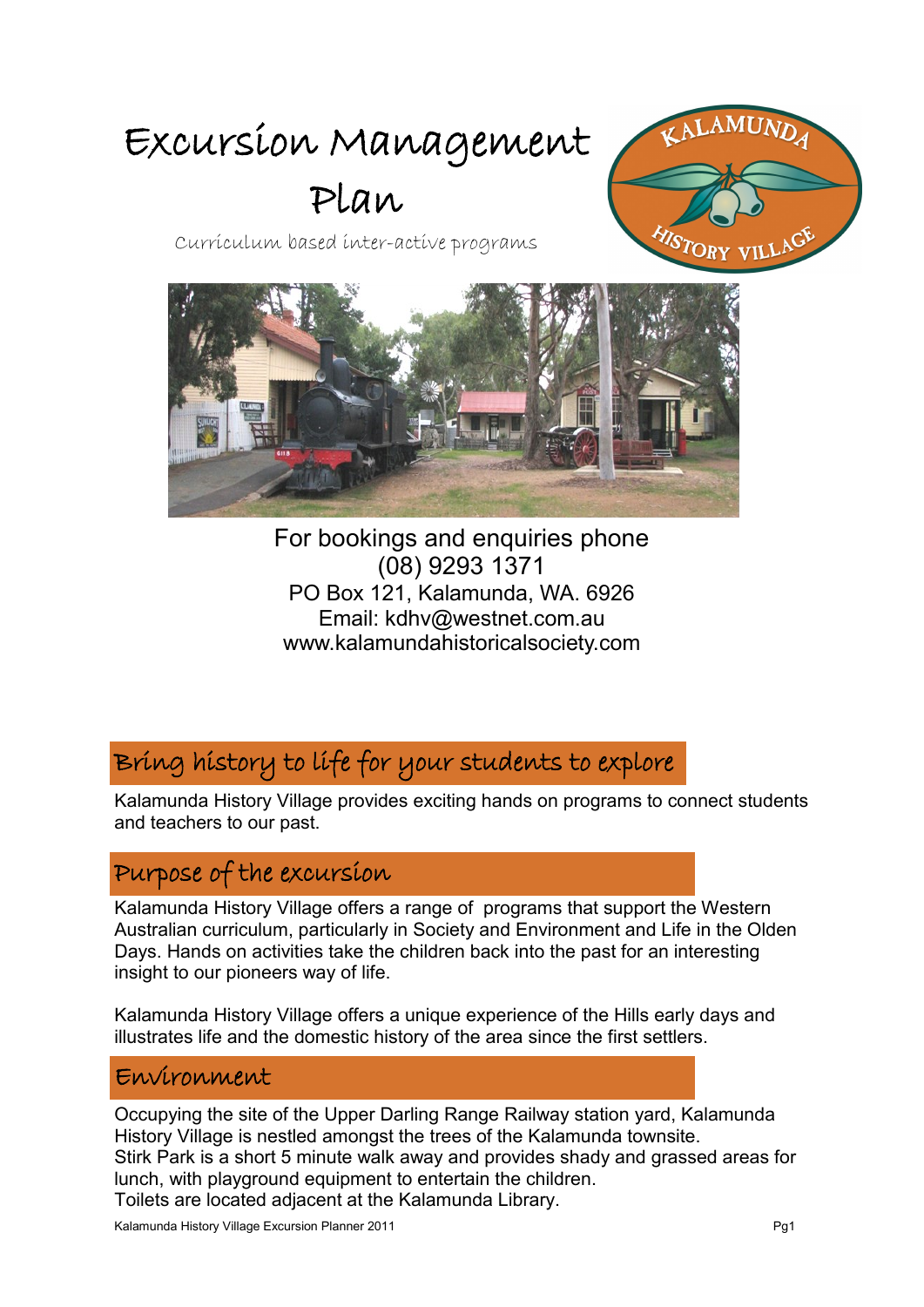Bags and lunches may be kept in our Train Station waiting room, but valuables such as cameras must not be left unattended. Please advise if any of your group has special needs so that we can assist to make the most of your visit.



#### Transport

Transport remains the responsibility of the visiting school.

The Kalamunda History Village is located a short walk from the Kalamunda bus terminus. Please contact Transperth for details.

Parking is available for buses on the west side of Williams Street. Free street parking is readily available at the Kalamunda Library or on Williams Street and Railway Road.

#### Student Capacity

Kalamunda History Village caters for students from Kindergarten to year 12.

Our tours offer hands on programs that take place in our historic and heritage listed buildings. Visiting the Village offers children an opportunity to engage with genuine artefacts and supporting interpretive material.

The Village regularly hosts groups with special needs. Please advise if any of your group has special needs so that we can assist to make the most of your visit.

Minimum numbers for a facilitated tour is 10, maximum number of students is 60 on education bookings,numbers over 60 are self guided only.

Please note that every effort has been made to assist people in wheelchairs, however some of our older historic buildings have limited access for people with limited mobility problems.

# Supervisor/Supervisory Team

The school is entirely responsible for their students behaviour and the school supervisory team must accompany students throughout the excursion and actively monitor behaviour, and intervene where necessary

The Village's staff and volunteers are not responsible for the supervision or behaviour of students. Museum staff and volunteers may intervene where behaviour or activities put displays and/or the safety of individuals and other visitors at risk.

Please be aware that members of the public may be visiting the Village at the same time as your school and we would appreciate your students demonstrating responsible behaviour to ensure an enjoyable experience for all.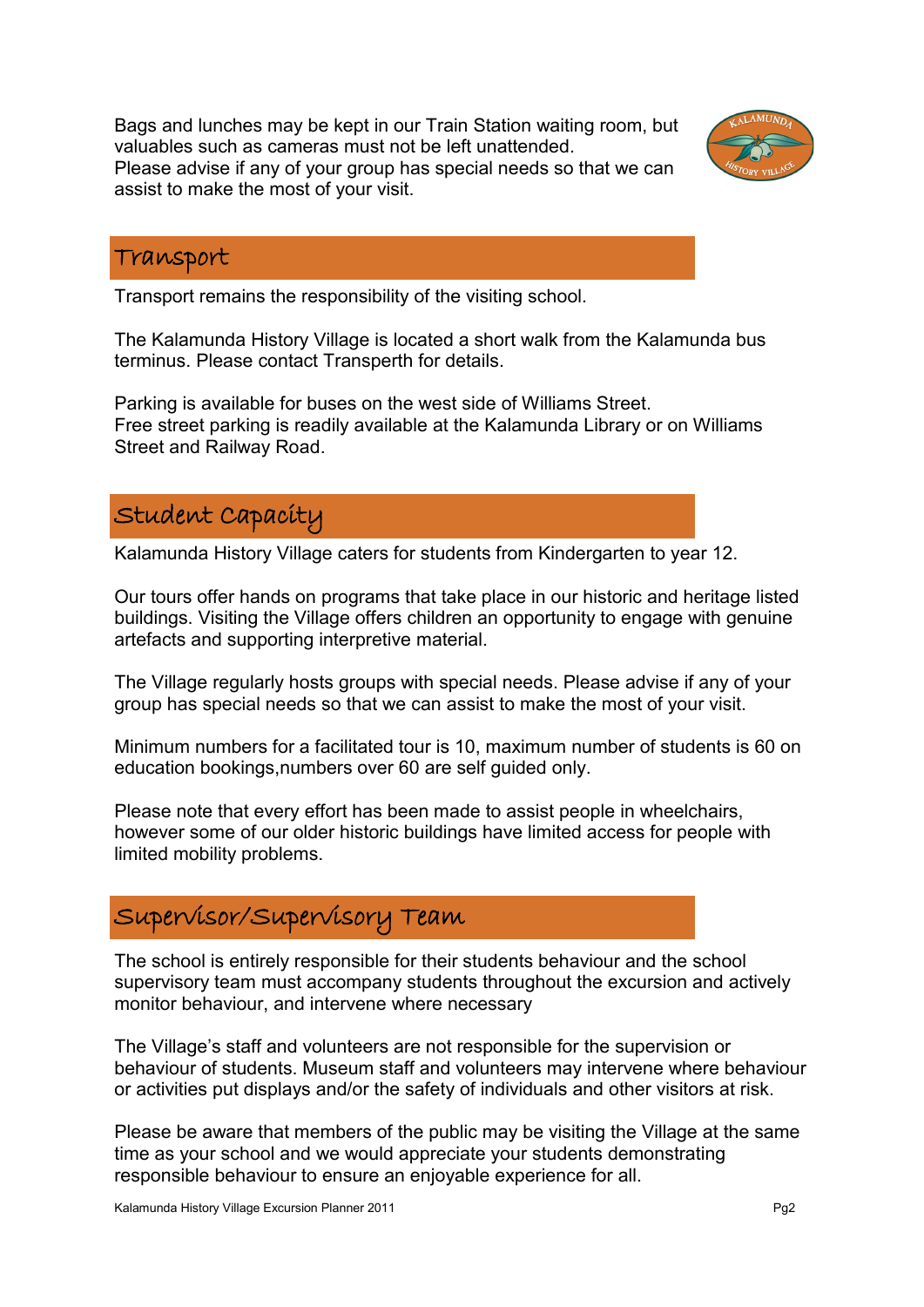#### External Provider Information



Kalamunda History Village staff members have a current Working with Children Check.

Kalamunda History Village public program volunteers have a current Working with Children Check.

Public program staff hold current senior first aid certificates. First aid kits are available throughout the Village.

#### Public Liability Insurance

- Insurer: Local Community Insurance Services (QBE)
- Limit of cover: \$20,000,000
- Public Liability Certificate of Currency is on our web page.

#### Supervision Strategies

It is the responsibility of the school to provide a supervisory team that meets their specific requirements in line with the recommendations for supervision outlined in this document. The recommended ratios may very according to the needs of your students.

The school supervisory team must accompany the students throughout the visit and actively monitor behaviour and intervene where necessary to maximise the educational experience for their students, in addition to considering the experience of other visitors to the venue.

Kalamunda History Village recommends the following **minimum** ratios for school supervisory teams - 2 adults per group.

Kalamunda History Village encourages teachers and parents to assist with activities.

Identification is the responsibility of the visiting school. It is very helpful to Village staff and volunteers if students wear a name badge. It assists us to interact

#### Identification of Excursion Participants

positively with the children for

the short time they are with us.

Teachers and the supervisory team are also requested to wear name badges for easy identification.

Village staff wear uniform with the Shire of Kalamunda and History Village logo. Volunteers wear the Kalamunda History Village name badges. Please note that some of the staff and volunteers may be dressed in period costume for your visit. School supervisory staff are encouraged to bring a mobile telephone that they can be contacted on in case of emergency.

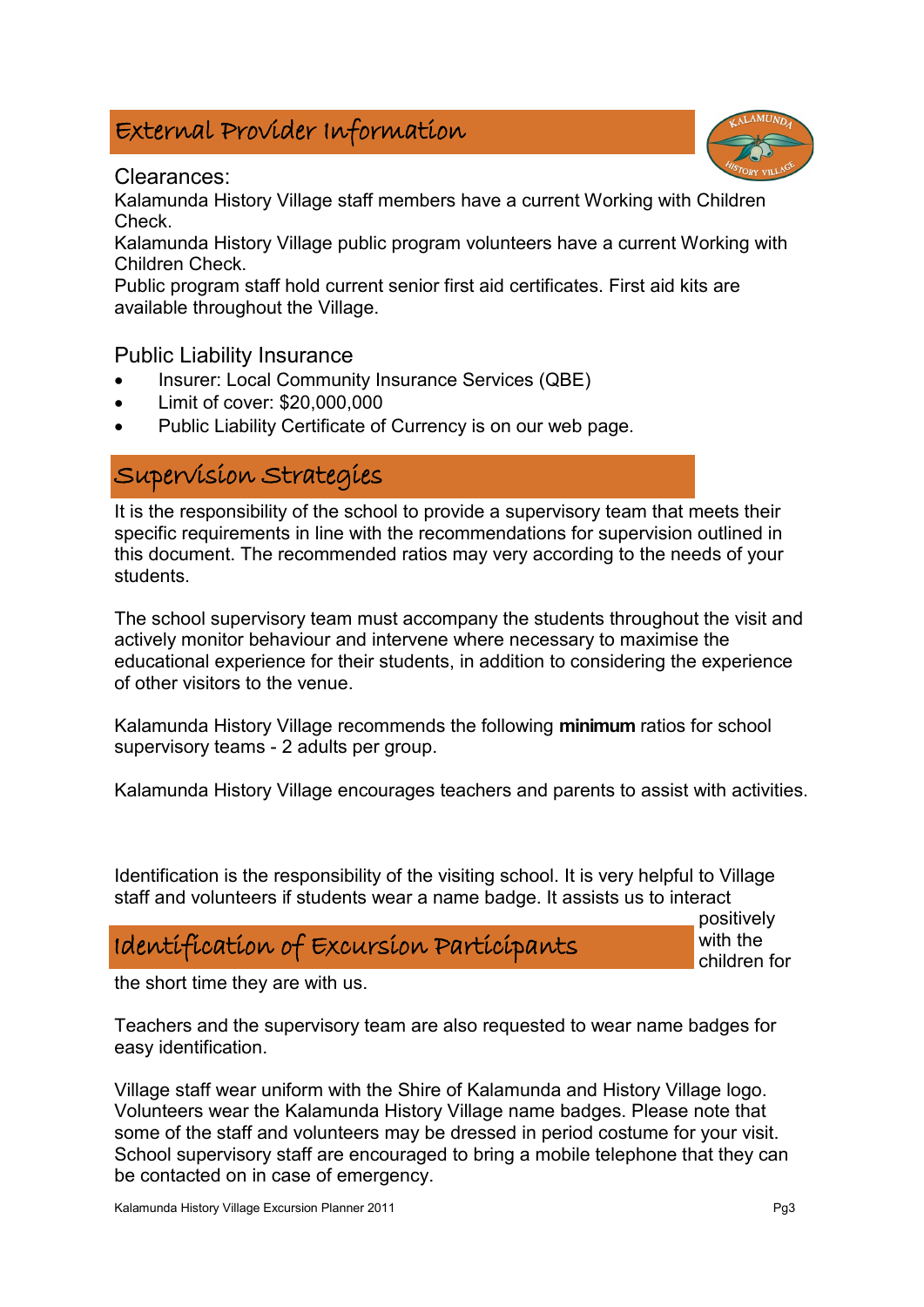#### Communication Strategies

In emergencies supervisors may request to have access to a Village telephone.

Teachers are requested to bring contact details for their transport providers.

#### Emergency Response Plan

has a documented emergency evacuation plan for the whole site. Copies of this plan will be distributed to the school supervisory team upon arrival. In the event of an emergency it is essential that all school visitors take directions from Village staff.

All visitors must assemble at the evacuation point in the Railway Road car park. Teachers need to conduct a roll call and notify Village staff immediately if any students are missing.

Teachers can increase safety by always ensuring that they meet the minimum supervision requirements, and by strongly encouraging students to stay in their groups with their adult supervisors.

Teachers should have access to a list of names of participating students, contact telephone numbers, student medical information and relevant health information of supervisors.

While all our staff have first aid training it is the responsibility of the school to provide basic first aid to their students. Our staff will assist if possible.

### Briefing Students and Supervisors

Kalamunda History Village will send you a booking confirmation notice once you have made your booking.

School supervisory teams are encouraged to prepare students for the visit by outlining expected behaviour and learning outcomes.

On arrival please assemble your students in front of the train for your welcome and other instructions.

Inform the staff of the number of students and adults in your party. Payment is welcome on the day. Alternatively we will send a invoice.

Please make cheques payable to the Shire of Kalamunda.

Please be punctual, allowing time for toilet breaks etc. Late arrival may result in an abbreviated education experience. If arriving late please telephone the Village.

Kalamunda History Village encourages students and teachers to dress in period costume.



The Village